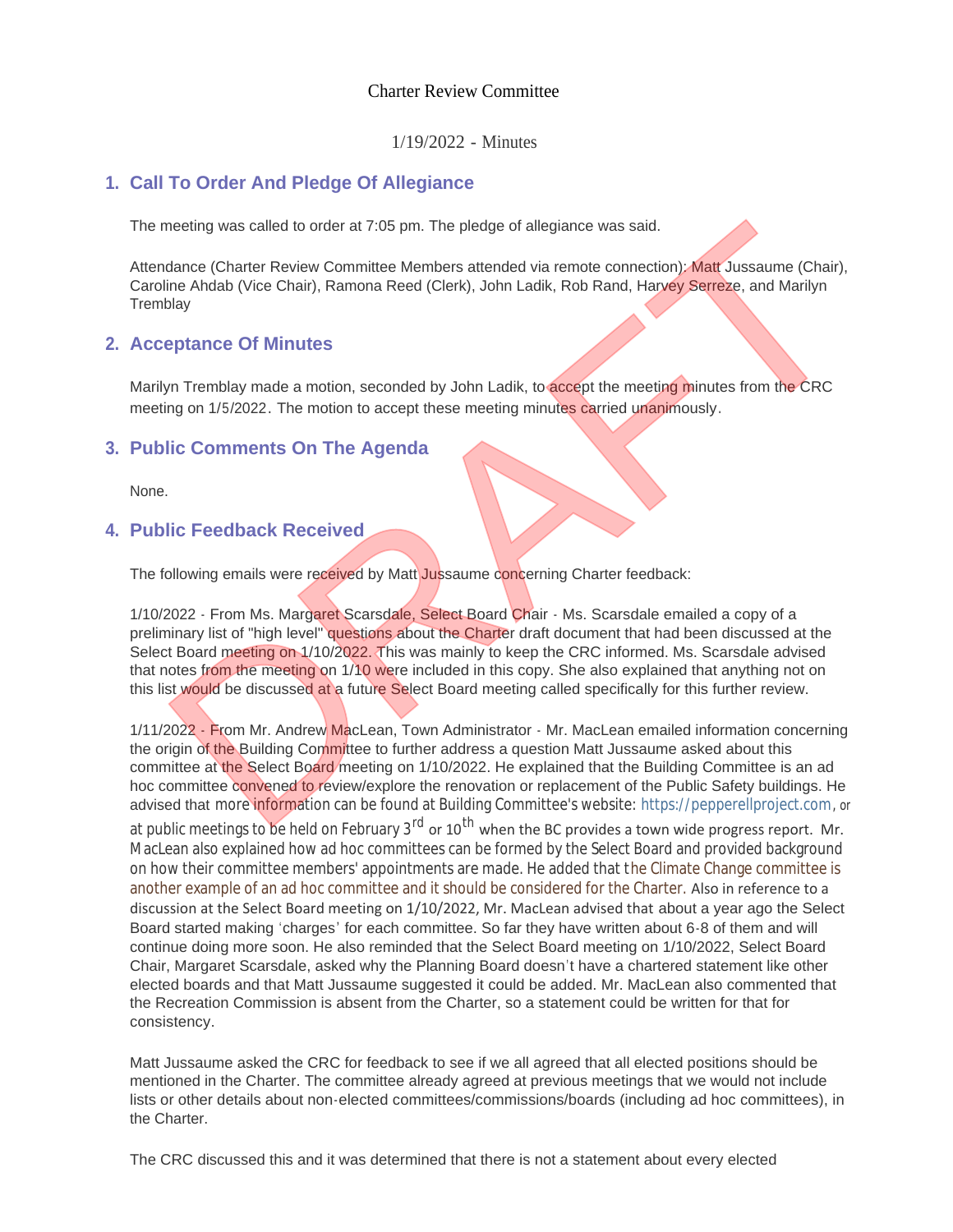committee, commission, or board in the Charter, so unless there was some special information that needed to be stated for an elected multiple member body, it wasn't necessary to write a statement for each. However, Charter Article 3, Section 1 - In General (regarding Elected Officials) does have a list of elective offices and we should ensure that all the elected multiple member bodies for the Town are listed there.

**Motion:** Marilyn Tremblay made a motion, seconded by Caroline Ahdab, that we add any other boards or committees that have elected members to the list under Article 3, section 3.1a.

There was no further discussion and the motion carried unanimously. The CRC began to review what changes were needed for this list.

Section 3.1a was updated to add the Recreation Commission. Additionally, the names for some of the other elected bodies were updated to match how they are called on other Town documents.

**Motion:** Marilyn Tremblay made a motion, seconded by Rob Rand, to accept the changes made under section 3.1a as written.

Discussion: John Ladik asked if the Pepperell members on the school committee for the Nashoba Valley Regional High School should be added to this list. It was determined that these positions were appointed so they didn't need to be added to section 3.1a.

After the discussion, a vote was taken and the motion carried unanimously.

Also, it was discussed that the draft of the Administrative Code document that John Ladik started would be reviewed later. This document currently has a list of the entire organization of the Town government. Caroline Ahdab pointed out that the information about the multiple member bodies should be updated in the Code of Pepperell.

1/19/2022 - From Pepperell Resident, John "Pat" Harrington - Mr. Harrington emailed to request to have a conversation with Matt Jussaume on the subject of a 5 member Select Board. In this email, Mr. Harrington included some information he researched to support the benefits of a 5 member Select Board vs. a 3 member Select Board.

Matt Jussaume initially responded to Mr. Harrington advising that the CRC last discussed this at a meeting in Spring of 2020, and agreed to leave the Select Board as 3 members in the Charter. Matt also invited Mr. Harrington to attend a CRC meeting to discuss his feedback. Matt added that we could have another discussion about this but it would take a vote by the CRC to actually reopen this item for consideration of a change to the Charter. was no further discussion and the motion carried unanimously. The CRC began to review what<br>ges were needed for this list.<br>The Recension Commission. Additionally, the names for some of<br>there elected bodies were updated to m

The CRC discussed this and agreed that we should listen to any feedback that members of the public provide, however we should be cautious about reopening issues we've already closed in order to meet our goal to submit the Charter to Spring Town Meeting. Caroline Ahdab commented that if we do take a vote to reopen this topic, we should also have available the information previously provided to us that supported not moving to a 5 member Select Board for additional input.

**Action Item:** Ramona Reed will create a zip file of all the CRC meeting minutes that have discussions about the topic of a 3 vs. 5 member Select Board and send them to the CRC. Matt Jussaume will forward them to Mr. Harrington for review before the next CRC meeting.

John Ladik made a motion, seconded by Marilyn Tremblay, to give Mr. Harrington 15 minutes to talk to us (regarding the closed issue of a 3 vs. 5 member Select Board).

Matt Jussaume asked for clarification that the purpose of the motion is not to permit the feedback, since we will always allow feedback from the public, but in this case to limit the time on this feedback because it's an issue we already closed. John confirmed that yes, the purpose of the motion was mainly to limit the time given for feedback so that the discussion doesn't go back and forth. John also commented that it's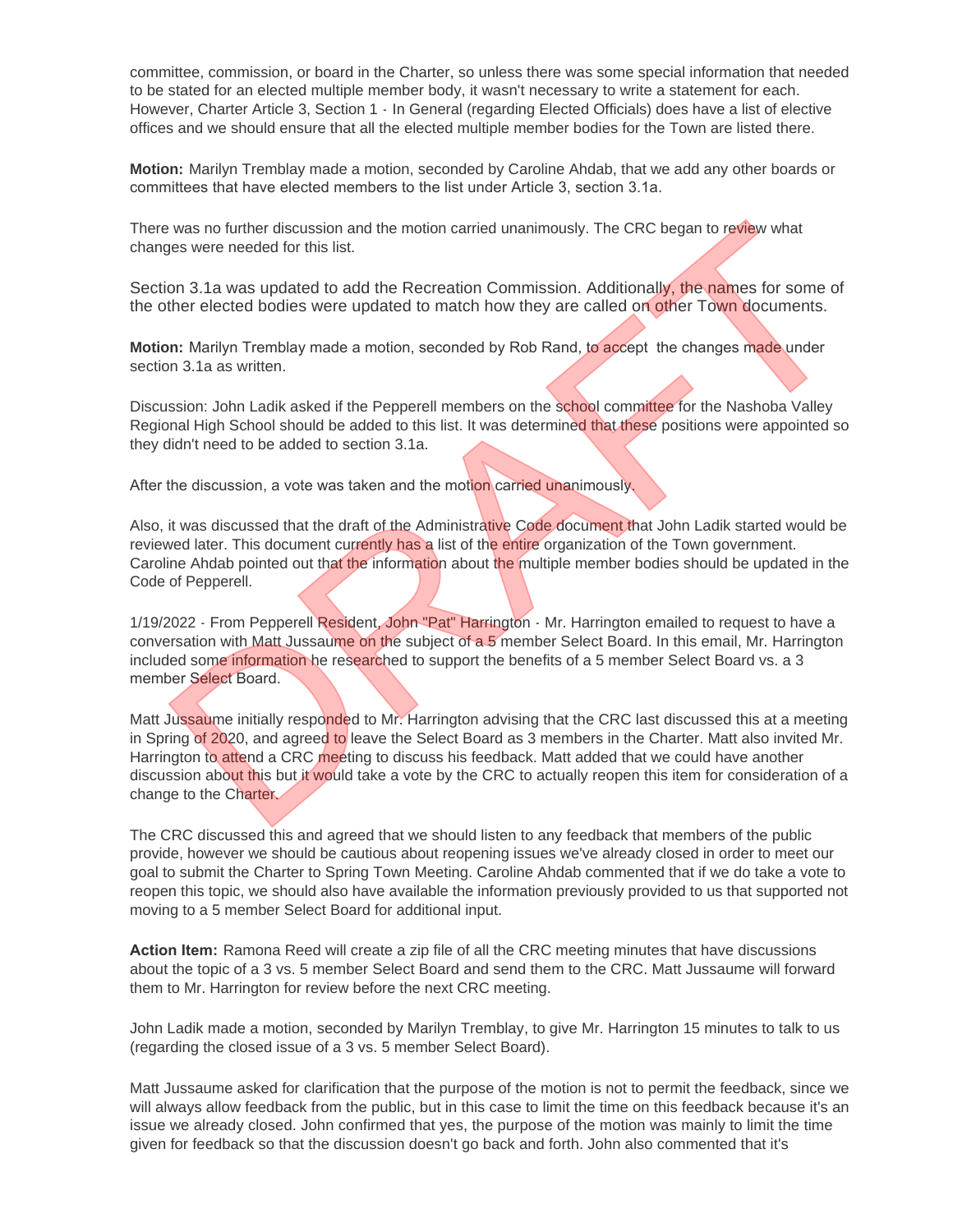important to hear the feedback to show that we're interested in people talking to us, and if something good enough was presented then maybe there would be a reason to reopen the discussion but he doubts that is the case. Harvey Serreze expressed that he doesn't like the 15 minute time limit.

The motion carried with a vote of 6 - 1. Yes: John Ladik, Caroline Ahdab, Marilyn Tremblay, Ramona Reed, Rob Rand, Matt Jussaume No: Harvey Serreze

# **Review Preliminary Feedback From Select Board On 1/10/22 5.**

The Committee reviewed the preliminary questions from the Select Board on our current Charter draft. The Select Board discussed these at their meeting on January 10, 2022, and Matt Jussaume and other CRC members had answered some of them at that meeting.

#### **Article 2 - Legislative Branch**

Section 2-3b - Why is FinCom under the legislative branch? - Matt Jussaume commented that this was how it was previously listed in the Charter and we did not have a reason to change it.

Section 2-3b - Why does CRC not support members of the Finance Committee serving on other boards or committees except the Charter Review Committee? - Matt Jussaume asked John Ladik to comment, as he recalled that our decision was not unanimous. John confirmed that this was true, as he believes FinCom members should be able to serve. John recalled that the majority of the CRC felt that FinCom shouldn't serve on other committees because they could have budgets and the FinCom committee member could be biased about the budget.

Section 2-3b - Questions on the Finance Committee providing recommendations on every article contained in the Town Meeting Warrant. Was it redundant or in conflict with Charter section 2-11a, requiring the Finance Committee to provide a written report of its recommendations on all of the monetary articles in the warrant? - John Ladik explained that if a warrant article comes up that doesn't have any financial impact, the Finance Committee makes a decision not to vote on it. If there is a warrant article that does have a financial impact, they make the decision to vote on a recommendation for the warrant. Therefore, in practice, they do make a decision on every warrant article. Matt Jussaume asked the committee if we needed to take any action on this section. The CRC agreed we don't have anything to do. Formitter reviewed the prelimining questions from the Select Board on our current Charter draft. The Board discussed these at their meeting on January 10, 2022, and Matt Jussaume and other CRC<br>
De 2 - Legislative Branch<br>
D

#### **Article 3 - Elected and Appointed Officials**

Section 3-1 - Why doesn't the Planning Board have an explanatory section like all of the other Elective Offices un this section? Changes to address this section were made to the Charter draft at tonight's CRC meeting.

Section 3-7 - What was the thought process to change 30 days to one month? The CRC had made general changes like this in the Charter for consistency to clarify the timeframe as a month because it was unclear whether "30" meant business or calendar days. This was subsequently revised to indicate "30 business" days.

#### **Article 4 - Town Administrator**

Section 4-1 - Changing the Town Administrator term from not more than three years to not more than five years - Matt Jussaume provided an explanation at the Select Board meeting on 1/10/2022. He mentioned that he didn't recall why five was selected, but that the intent was that increasing it might give the Select Board more flexibility when considering renewing a Town Administrator's contract.

Section 4-2 - The Select Board also had a question on parts of the Emergency Management process being listed under the Town Administrator duties, and we decided that our current draft did not need further revisions.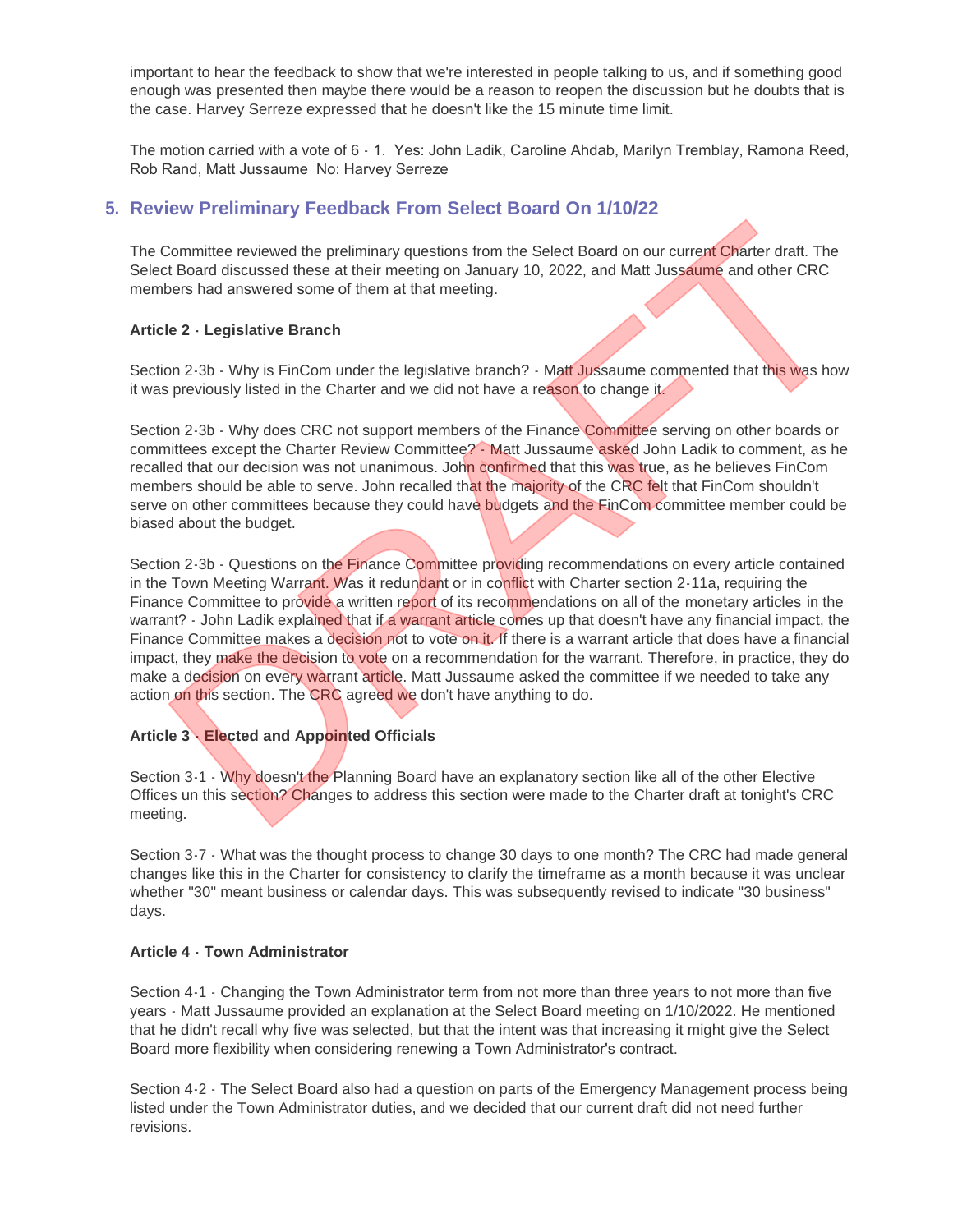#### **Article 5 - Administrative Organization**

Sections 5-2 and 5-3 - Questions on why a staffing report from the Town Administrator was required at Town Meeting and also, why should the Charter state that Human Resources staff report to the Select Board instead of the Town Administrator. Matt Jussaume responded that the staffing report requirement was already in the charter and we did not have a reason to change this. The human resources staff were documented as reporting to the Select Board instead of the Town Administrator to avoid any conflicts of interest with the Town Administrator, especially in grievance cases. We had received much feedback from Town employees that a grievance process needed to be improved and not just stop at one person, such as the Town Administrator, rather it should go up to the Select Board.

#### **Article 6 - Finance and Fiscal Procedures**

Section 6-3 - Why was the "middle of December" chosen as the date for the Town Administrator to complete the long range general financial plan? John Ladik provided a response at the Select Board meeting on 1/10/2022. He advised that the current time frame which is usually in January is not enough time for the Finance Committee to complete their reports in time for Town Meeting.

# **Item 17 Glossary For Charter - Review New Glossary Additions 6.**

The CRC discussed the new glossary for the Charter.

Marilyn Tremblay wrote a description to clarify the difference between the Affordable Housing Committee and the Housing Authority. She added that she doesn't feel it needs to be a glossary item because the Affordable Housing Committee is an appointed committee with members who have 1 year term and the Housing Authority is already described in section 3-4. A suggestion she did have was to change the title of Charter section 3-4 from "Housing Authority" to "Housing Authority Board of Commissioners".

Ramona Reed asked if instead we could include it in the Administrative Code document. John Ladik said he would check to see what information is currently in the Administrative Code for this and add it if necessary. Ramona further commented that because these terms seem to get confused, maybe something should be added to clarify them in the glossary. Rob Rand suggested adding a simple clarification for the glossary that describes that the Housing Authority Board of Commissioners is state regulated and the Affordable Housing Committee is town regulated. Harvey Serreze agreed with Rob. Ramona suggested rather than putting the description that discusses both entities, the glossary could have one entry for the Housing Authority, and one for the Affordable Housing Committee, including the distinction that one is regulated by the State, and the other by the Town. This would keep in line with the glossary format. is employees that a grievance process needed to be improved and not just stop at one person, such as<br>ewn Administrator, rather it should go up to the Select Board.<br>
16 6 - Finance and Fiscal Procedures<br>
16 6 - Finance and

Matt Jussaume requested that committee members work on definitions for additional glossary items for the next meeting:

- 1. Administrative Code John Ladik
- 2. Code of Pepperell Caroline Ahdab
- 3. By-laws Harvey Serreze
- 4. Annual Town Report John Ladik
- 5. Board, Committee, Commission Caroline Ahdab

6. Housing Authority and Affordable Housing Committee - Marilyn Tremblay (review work done at this meeting)

- 7. Town Bulletin Board Ramona Reed
- 8. Voters John Ladik
- 9. Warrant John Ladik

### **Review Next Steps To Complete The Revised Charter Draft & Share Information 7.**

Action items for the near future:

1. Finish the glossary